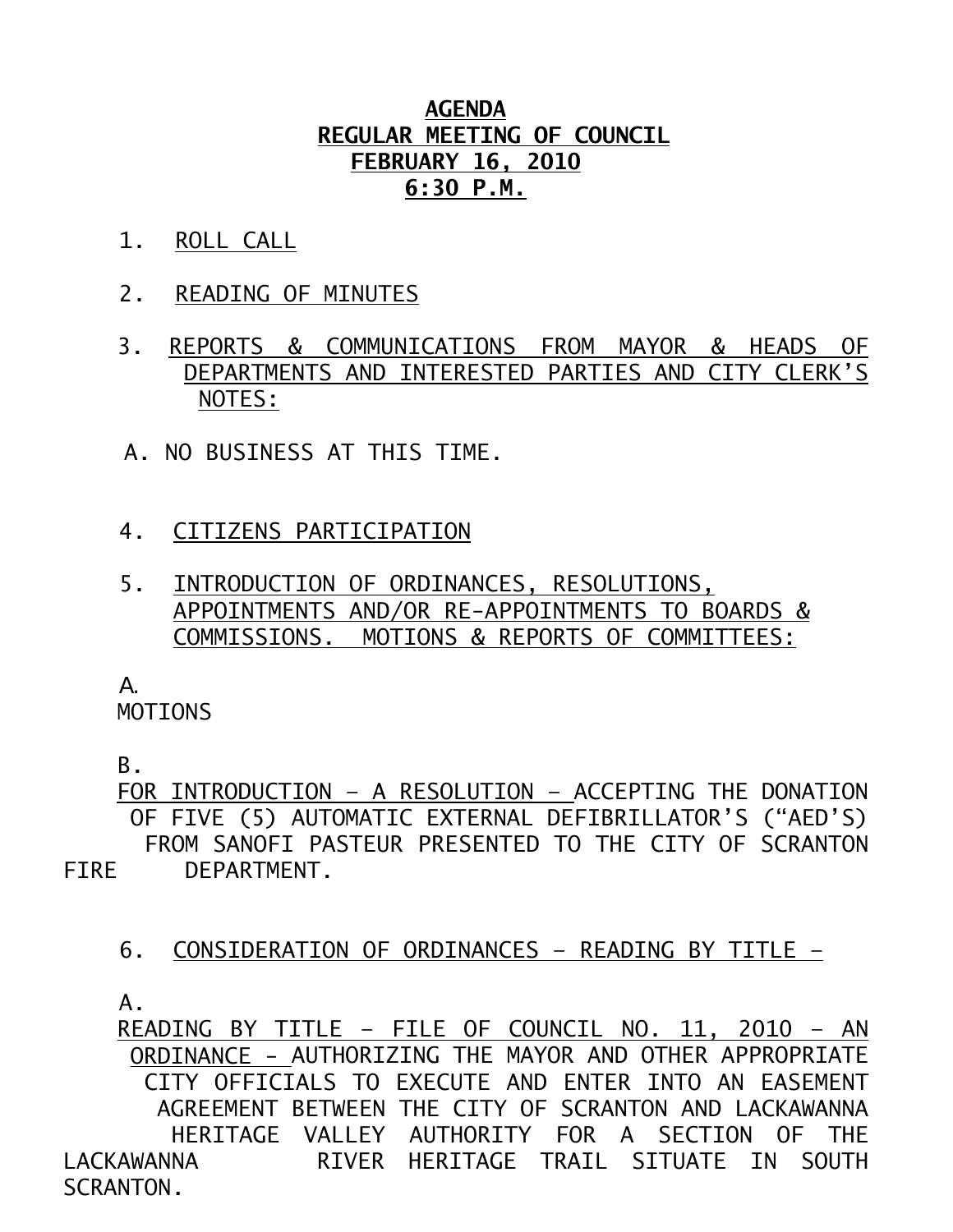B.

READING BY TITLE – FILE OF COUNCIL NO. 12, 2010 – AN ORDINANCE – (AS AMENDED) AMENDING FILE OF THE COUNCIL NO. 97, 2009 AN ORDINANCE (AS AMENDED) ENTITLED "APPROPRIATING FUNDS FOR THE EXPENSES OF THE CITY GOVERNMENT FOR THE PERIOD COMMENCING ON THE FIRST DAY OF JANUARY, 2010 TO AND INCLUDING DECEMBER 31, 2010 BY THE ADOPTION OF THE GENERAL CITY OPERATING BUDGET FOR THE YEAR 2010". BY MAKING ADJUSTMENTS TO THE NAMED ACCOUNTS AND LINE ITEMS AS SET FORTH ON THE "AMENDED GENERAL CITY OPERATING BUDGET FOR THE YEAR 2010", WHICH IS ATTACHMENT 1 HERETO, AS FOLLOWS: INCREASING APPROPRIATIONS FOR DEPARTMENTAL EXPENDITURES AS SET FORTH ON PAGE ONE (1) OF ATTACHMENT 1, THE AMENDED 2010 BUDGET, DECREASING APPROPRIATIONS FOR DEPARTMENTAL EXPENDITURES AS SET FORTH ON PAGE TWO (2) OF ATTACHMENT 1, THE AMENDED 2010 BUDGET, DECREASING APPROPRIATIONS FOR NON DEPARTMENTAL EXPENDITURES AS PER PAGE THREE (3) OF ATTACHMENT 1, THE AMENDED 2010 BUDGET, REINSTATING CERTAIN POSITIONS, CREATING CERTAIN POSITIONS AND INCREASING SALARIES OF CERTAIN POSITIONS OF THE CITY OF SCRANTON AS SET FORTH ON PAGE FOUR (4) OF ATTACHMENT 1, THE AMENDED 2010 BUDGET, ELIMINATING CERTAIN POSITIONS AND DECREASING SALARIES OF CERTAIN POSITIONS AS SET FORTH ON PAGE FIVE (5) OF ATTACHMENT 1, THE AMENDED 2010 BUDGET, REDUCING VARIOUS REVENUE ITEMS AS SET FORTH ON PAGE SIX (6) OF ATTACHMENT 1, THE AMENDED 2010 BUDGET THAT WILL REDUCE ESTIMATED REVENUES BY \$676,882 TO \$77,188,864 AND REDUCE ESTIMATED EXPENDITURES BY A NET \$676,882 TO \$77,188,864 IN ORDER TO MAINTAIN A BALANCED BUDGET.

## 7. FINAL READING OF RESOLUTIONS AND ORDINANCES – CONSIDERATION FOR ADOPTION:

A.